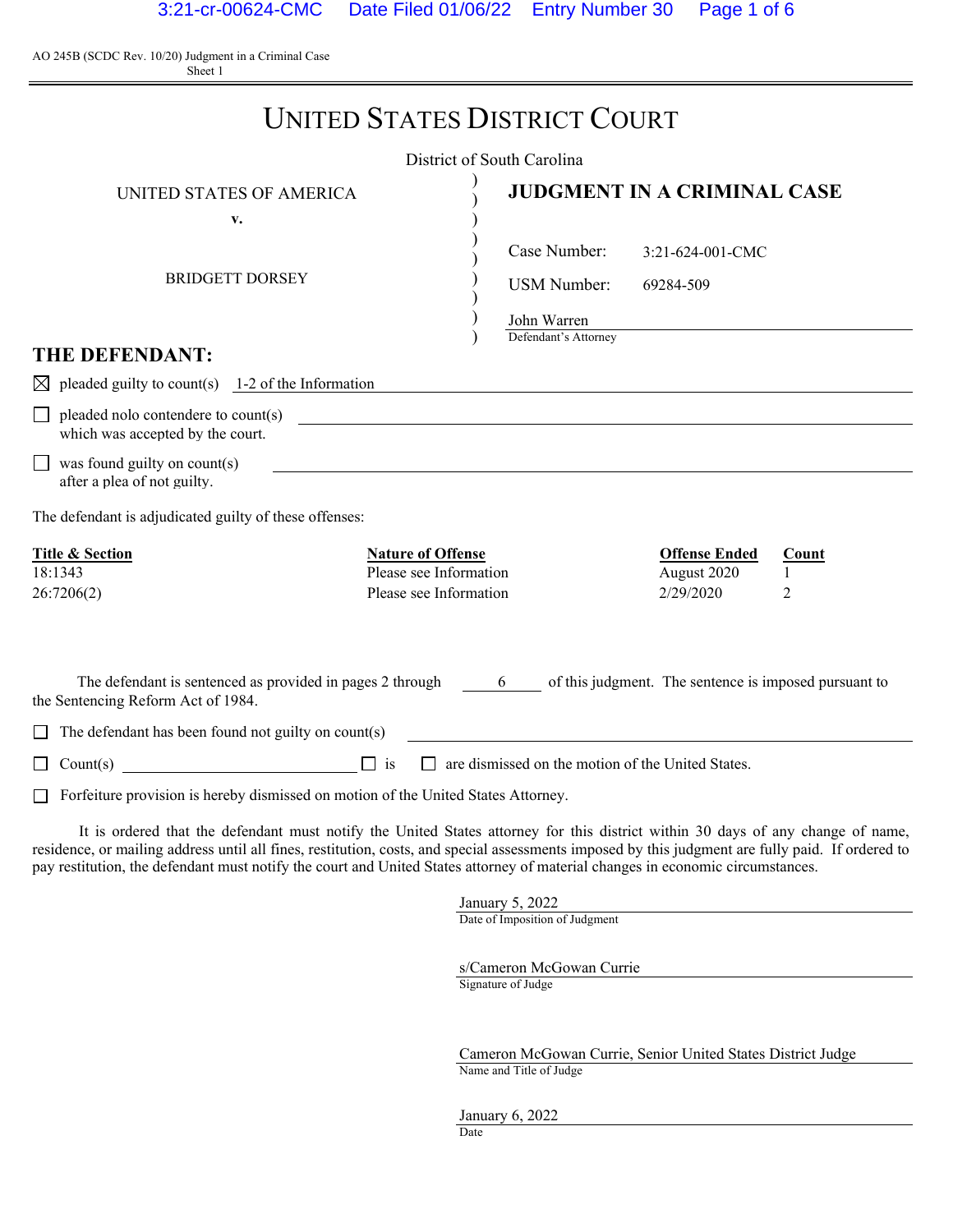AO 245B (SCDC Rev. 10/20) Judgment in Criminal Case Sheet 2 — Imprisonment

DEFENDANT: BRIDGETT DORSEY CASE NUMBER: 3:21-624

**IMPRISONMENT**

 The defendant is hereby committed to the custody of the Federal Bureau of Prisons to be imprisoned for a total term of:

twenty-four (24) months, consisting of twenty-four (24) months as to count 1 and twelve (12) months as to count 2,to run concurrently.

 $\Box$  The defendant is remanded to the custody of the United States Marshal.

 $\Box$  The defendant shall surrender to the United States Marshal for this district:

.

| $\Box$ at | $\Box$ m $\Box$ p.m. on |  |
|-----------|-------------------------|--|

as notified by the United States Marshal.

 $\boxtimes$  The defendant shall surrender for service of sentence at the institution designated by the Bureau of Prisons:

 $\Box$  before 2 p.m. on

as notified by the United States Marshal **after March 1, 2022**.

as notified by the Probation or Pretrial Services Office.

#### **RETURN**

I have executed this judgment as follows:

Defendant delivered on to the contract of the contract of the contract of the contract of the contract of the contract of the contract of the contract of the contract of the contract of the contract of the contract of the

at  $\qquad \qquad$  , with a certified copy of this judgment.

UNITED STATES MARSHAL

Judgment — Page 2 of 6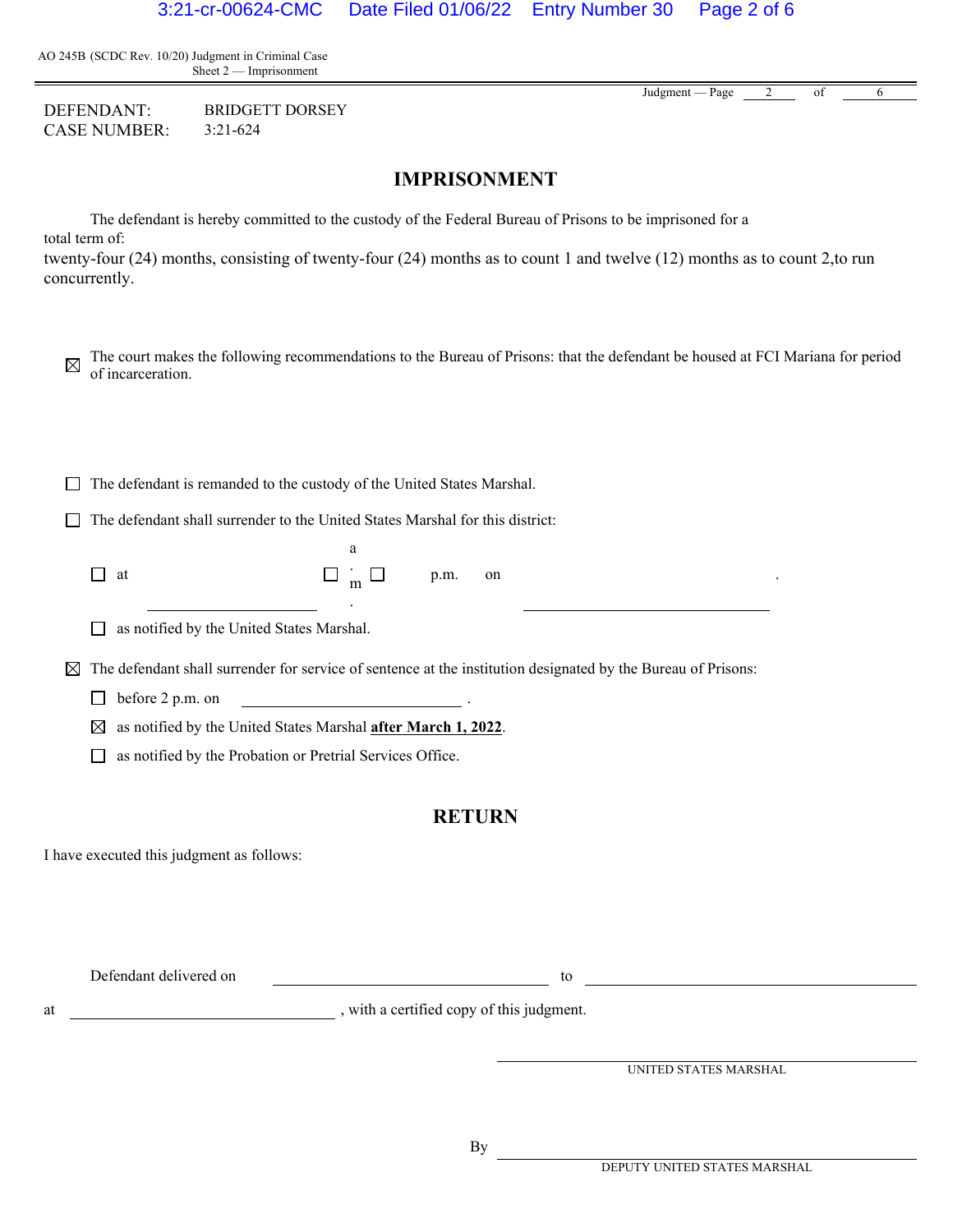AO 245B (SCDC Rev. 10/20) Judgment in a Criminal Case Sheet 3 — Supervised Release

Judgment—Page 3 of 6

DEFENDANT: BRIDGETT DORSEY CASE NUMBER: 3:21-624

### **SUPERVISED RELEASE**

Upon release from imprisonment, you will be on supervised release for a term of: three (3) years, consisting of three (3) years as to count 1 and one (1) year as to count 2, to run concurrently.

#### **MANDATORY CONDITIONS**

- 1. You must not commit another federal, state or local crime.
- 2. You must not unlawfully possess a controlled substance.
- 3. You must refrain from any unlawful use of a controlled substance. You must submit to one drug test within 15 days of release from imprisonment and at least two periodic drug tests thereafter, as determined by the court.

 $\Box$  The above drug testing condition is suspended, based on the court's determination that you pose a low risk of future substance abuse. (check if applicable)

- 4.  $\Box$  You must make restitution in accordance with 18 U.S.C. §§ 3663 and 3663A or any other statute authorizing a sentence of restitution. *(check if applicable)*
- 5. You must cooperate in the collection of DNA as directed by the probation officer. *(check if applicable)*
- 6.  $\Box$  You must comply with the requirements of the Sex Offender Registration and Notification Act (34 U.S.C. § 20901, et seq.) as directed by the probation officer, the Bureau of Prisons, or any state sex offender registration agency in the location where you reside, work, are a student, or were convicted of a qualifying offense. *(check if applicable)*
- 7. You must participate in an approved program for domestic violence. *(check if applicable)*

You must comply with the standard conditions that have been adopted by this court as well as with any other conditions on the attached page and the following special conditions:

- 1) You must pay \$13,865.00 in restitution to the Internal Revenue Service in minimum monthly installments of \$200.00, to commence 30 days after release from incarceration.
- 2) You must pay any remaining unpaid restitution balance imposed by the court in minimum monthly installments of \$300.00 to commence 30 days after release from custody. Payments shall be made payable to "Clerk, U.S. District Court" and mailed to 901 Richland Street, Columbia, South Carolina 29201. Interest on any restitution ordered is waived. Payments shall be adjusted accordingly, based upon your ability to pay as determined by the court.
- 3) You must not be employed or volunteer in any activity that involves income tax preparing.
- 4) You must provide the U.S. Probation Office with access to any requested financial information and authorize the release of any financial information. The U.S. Probation Office may share financial information with the U.S. Attorney's Office.
- 5) You must not incur new credit charges, or open additional lines of credit without the approval of the U.S. Probation Office.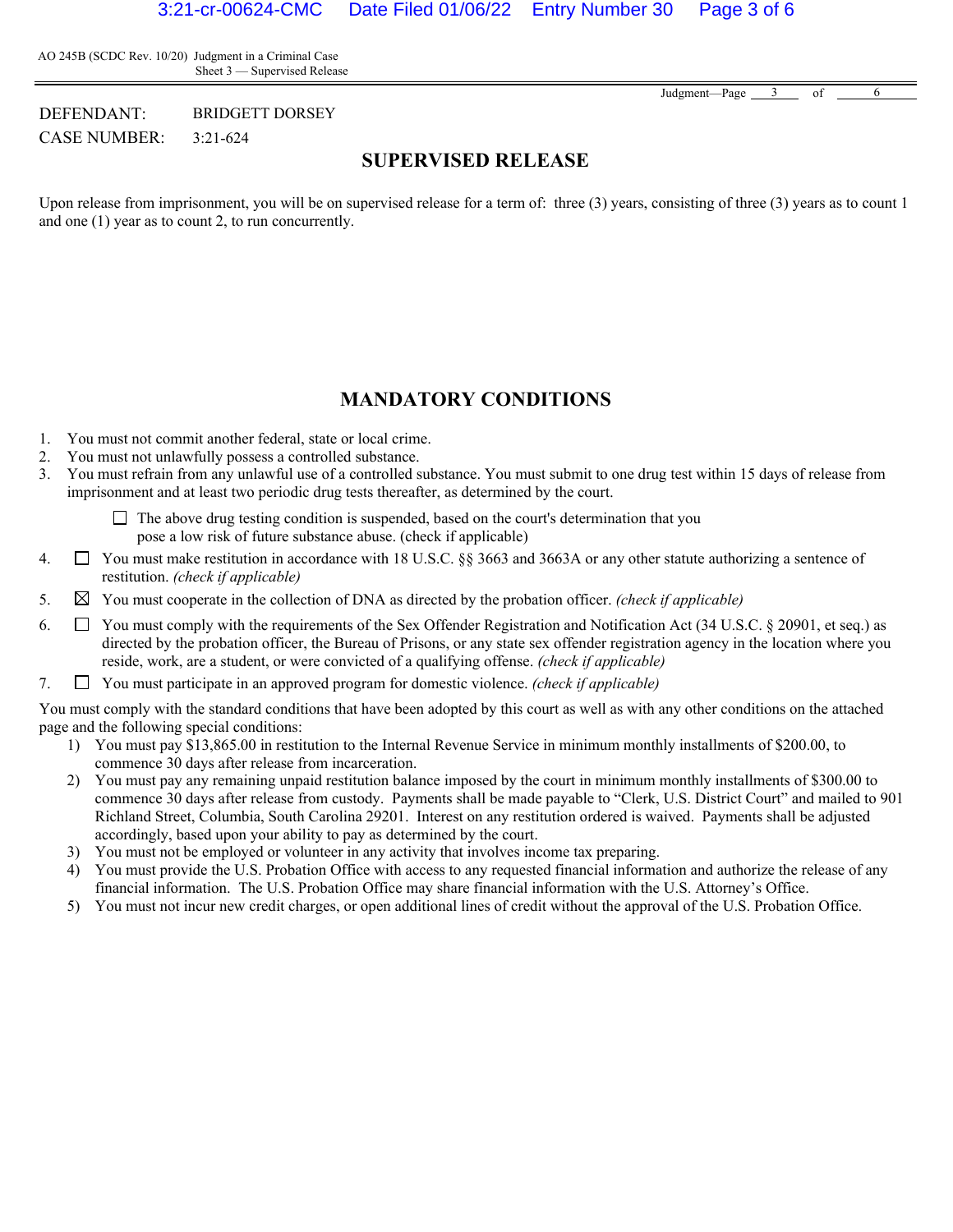AO 245B (SCDC Rev. 10/20) Judgment in a Criminal Case Sheet 3A — Supervised Release

Judgment—Page 4 of 6

DEFENDANT: BRIDGETT DORSEY CASE NUMBER: 3:21-624

## **STANDARD CONDITIONS OF SUPERVISION**

As part of your supervised release, you must comply with the following standard conditions of supervision. These conditions are imposed because they establish the basic expectations for your behavior while on supervision and identify the minimum tools needed by probation officers to keep informed, report to the court about, and bring about improvements in your conduct and condition.

- 1. You must report to the probation office in the federal judicial district where you are authorized to reside within 72 hours of your release from imprisonment, unless the probation officer instructs you to report to a different probation office or within a different time frame.
- 2. After initially reporting to the probation office, you will receive instructions from the court or the probation officer about how and when you must report to the probation officer, and you must report to the probation officer as instructed.
- 3. You must not knowingly leave the federal judicial district where you are authorized to reside without first getting permission from the court or the probation officer.
- 4. You must answer truthfully the questions asked by your probation officer.
- 5. You must live at a place approved by the probation officer. If you plan to change where you live or anything about your living arrangements (such as the people you live with), you must notify the probation officer at least 10 days before the change. If notifying the probation officer in advance is not possible due to unanticipated circumstances, you must notify the probation officer within 72 hours of becoming aware of a change or expected change.
- 6. You must allow the probation officer to visit you at any time at your home or elsewhere, and you must permit the probation officer to take any items prohibited by the conditions of your supervision that he or she observes in plain view.
- 7. You must work full time (at least 30 hours per week) at a lawful type of employment, unless the probation officer excuses you from doing so. If you do not have full-time employment you must try to find full-time employment, unless the probation officer excuses you from doing so. If you plan to change where you work or anything about your work (such as your position or your job responsibilities), you must notify the probation officer at least 10 days before the change. If notifying the probation officer at least 10 days in advance is not possible due to unanticipated circumstances, you must notify the probation officer within 72 hours of becoming aware of a change or expected change.
- 8. You must not communicate or interact with someone you know is engaged in criminal activity. If you know someone has been convicted of a felony, you must not knowingly communicate or interact with that person without first getting the permission of the probation officer.
- 9. If you are arrested or questioned by a law enforcement officer, you must notify the probation officer within 72 hours.
- 10. You must not own, possess, or have access to a firearm, ammunition, destructive device, or dangerous weapon (i.e., anything that was designed, or was modified for, the specific purpose of causing bodily injury or death to another person such as nunchakus or tasers).
- 11. You must not act or make any agreement with a law enforcement agency to act as a confidential human source or informant without first getting the permission of the court.
- 12. If the probation officer determines, based on your criminal record, personal history or characteristics, that you pose a risk to another person (including an organization), the probation officer, with the prior approval of the Court, may require you to notify the person about the risk and you must comply with that instruction. The probation officer may contact the person and confirm that you have notified the person about the risk.
- 13. You must follow the instructions of the probation officer related to the conditions of supervision.

# **U.S. Probation Office Use Only**

A U.S. probation officer has instructed me on the conditions specified by the court and has provided me with a written copy of this judgment containing these conditions. For further information regarding these conditions, see *Overview of Probation and Supervised Release Conditions*, available at: www.uscourts.gov.

Defendant's Signature Date Date of the United States of the Date of the Date of the Date of the Date of the United States of the United States of the United States of the United States of the United States of the United St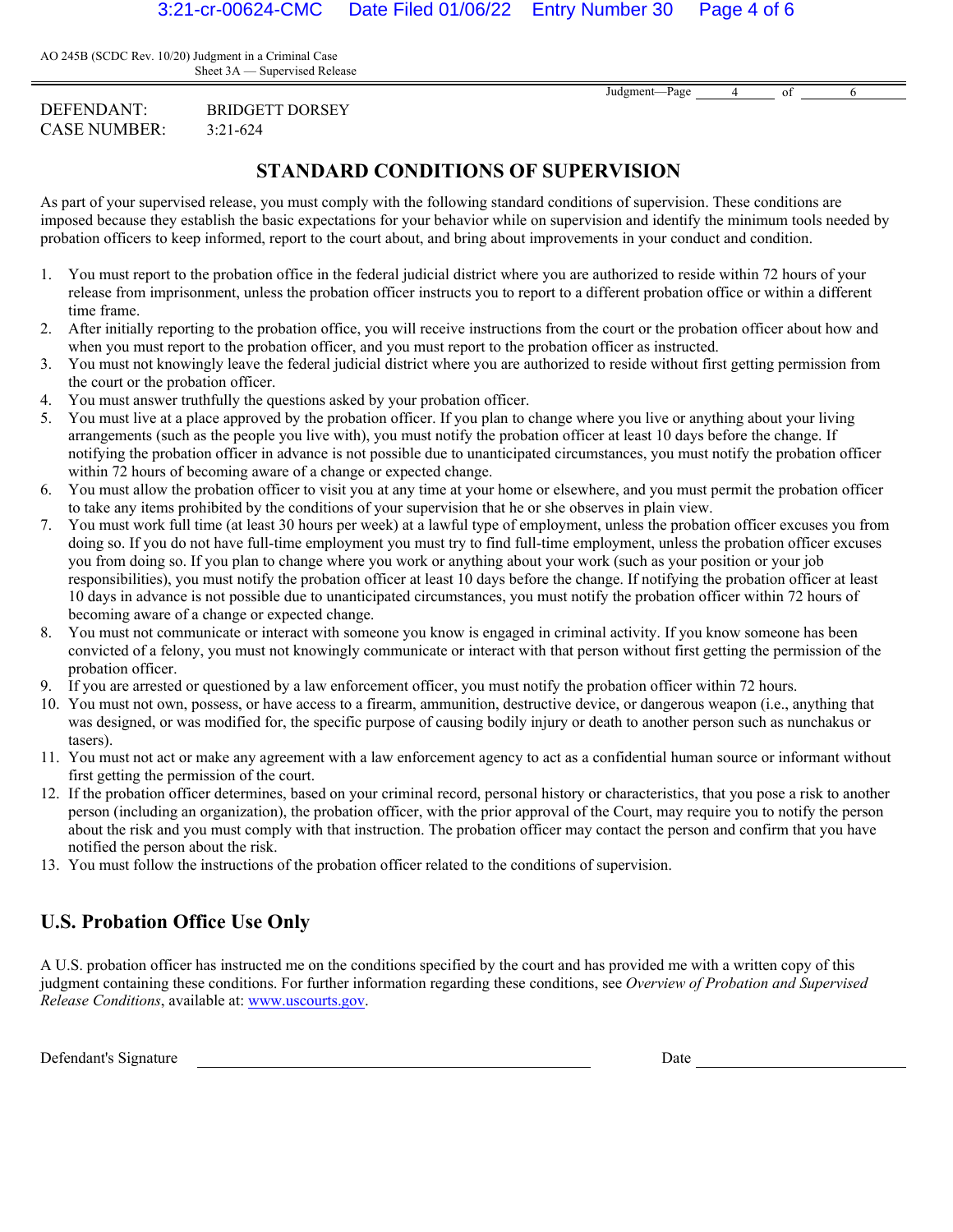| AO 245B (SCDC Rev. 10/20) Judgment in a Criminal Case<br>Sheet 5 — Criminal Monetary Penalties                                                                                                                                                                                                                       |                                   |                                                    |                                    |      |                                                                                                                           |         |                          |
|----------------------------------------------------------------------------------------------------------------------------------------------------------------------------------------------------------------------------------------------------------------------------------------------------------------------|-----------------------------------|----------------------------------------------------|------------------------------------|------|---------------------------------------------------------------------------------------------------------------------------|---------|--------------------------|
| <b>DEFENDANT:</b><br><b>CASE NUMBER:</b>                                                                                                                                                                                                                                                                             |                                   | <b>BRIDGETT DORSEY</b><br>$3:21-624$               | <b>CRIMINAL MONETARY PENALTIES</b> |      | Judgment — Page                                                                                                           | 5<br>of | 6                        |
|                                                                                                                                                                                                                                                                                                                      |                                   |                                                    |                                    |      | The defendant must pay the total criminal monetary penalties under the schedule of payments on Sheet 6.                   |         |                          |
| <b>TOTALS</b>                                                                                                                                                                                                                                                                                                        | Assessment<br>\$200.00            | \$1,079,173.02                                     | <b>Restitution</b><br>\$           | Fine | AVAA Assessment*<br>S                                                                                                     | \$      | <b>JVTA Assessment**</b> |
|                                                                                                                                                                                                                                                                                                                      | entered after such determination. | The determination of restitution is deferred until |                                    |      | . An Amended Judgment in a Criminal Case (AO $245C$ ) will be                                                             |         |                          |
| $\boxtimes$                                                                                                                                                                                                                                                                                                          |                                   |                                                    |                                    |      | The defendant must make restitution (including community restitution) to the following payees in the amount listed below. |         |                          |
| If the defendant makes a partial payment, each payee shall receive an approximately proportioned payment, unless specified otherwise<br>in the priority order or percentage payment column below. However, pursuant to 18 U.S.C. § 3664(i), all nonfederal victims must be<br>paid before the United States is paid. |                                   |                                                    |                                    |      |                                                                                                                           |         |                          |
| <b>Restitution Ordered</b><br><b>Name of Payee</b><br>Total Loss***<br><b>Priority or Percentage</b>                                                                                                                                                                                                                 |                                   |                                                    |                                    |      |                                                                                                                           |         |                          |
| <b>U.S. Small Business</b><br>Administration                                                                                                                                                                                                                                                                         |                                   |                                                    | \$1,079,173.02                     |      | \$1,079,173.02                                                                                                            |         |                          |
| TOTALS                                                                                                                                                                                                                                                                                                               |                                   | \$                                                 | 1,079,173.02                       | \$   | 1,079,173.02                                                                                                              |         |                          |

Restitution amount ordered pursuant to plea agreement \$  $\Box$ 

 $\Box$  The defendant must pay interest on restitution and a fine of more than \$2,500, unless the restitution or fine is paid in full before the fifteenth day after the date of the judgment, pursuant to 18 U.S.C. § 3612(f). All of the payment options on Sheet 6 may be subject to penalties for delinquency and default, pursuant to 18 U.S.C. § 3612(g).

 $\boxtimes$  The court determined that the defendant does not have the ability to pay interest and it is ordered that:

the interest requirement is waived for  $\Box$  fine  $\boxtimes$  restitution. ⊠

the interest requirement for  $\Box$  fine  $\Box$  restitution is modified as follows:  $\Box$ 

\* Amy, Vicky, and Andy Child Pornography Victim Assistance Act of 2018, Pub. L. No. 115-299.

\*\* Justice for Victims of Trafficking Act of 2015, Pub. L. No. 114-22.

\*\*\* Findings for the total amount of losses are required under Chapters 109A, 110, 110A, and 113A of Title 18 for offenses committed on or after September 13, 1994, but before April 23, 1996.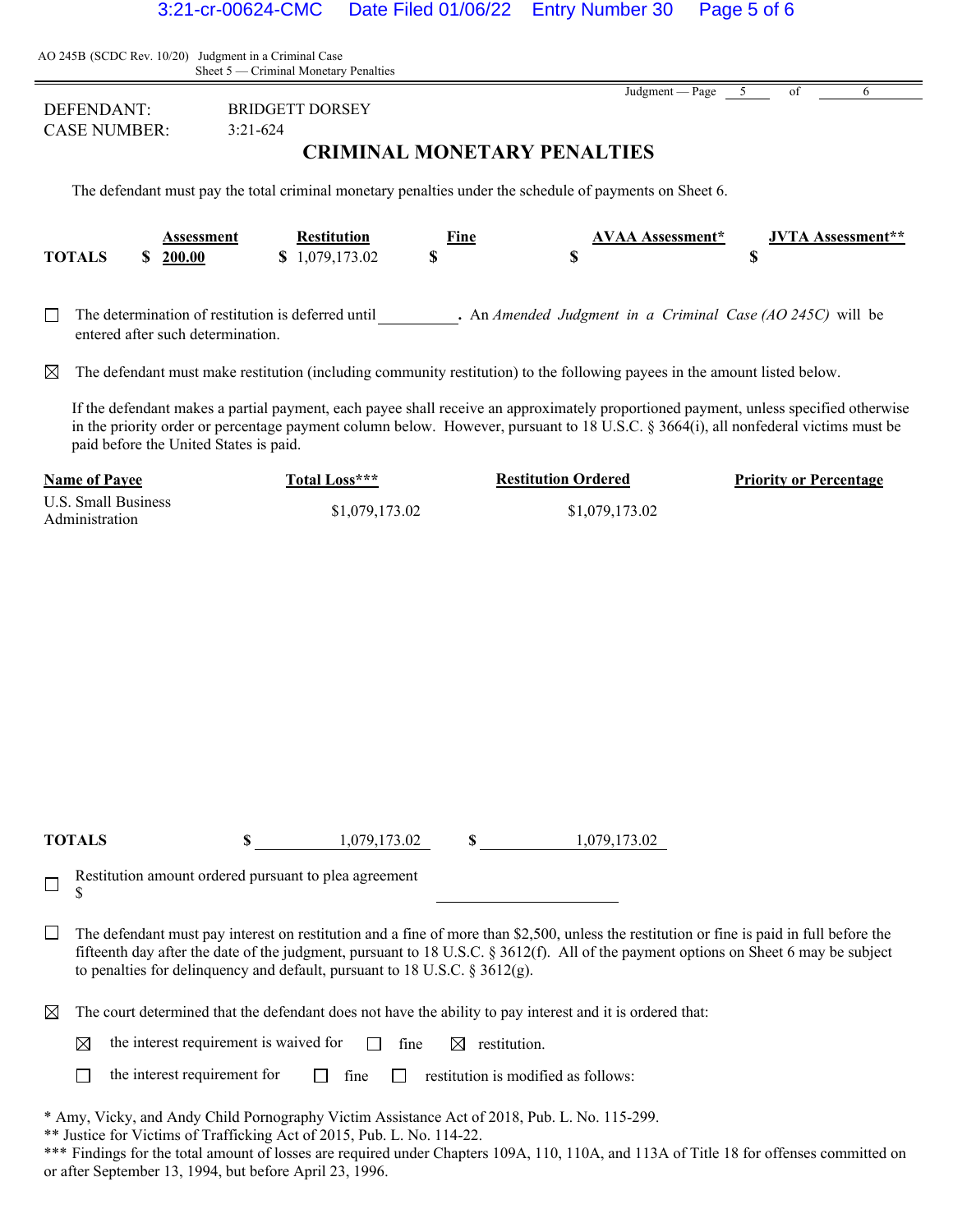| AO 245B (SCDC Rev. 10/20) Judgment in a Criminal Case |                                  |
|-------------------------------------------------------|----------------------------------|
|                                                       | Sheet $6$ — Schedule of Payments |

| DEFENDANT:          | <b>BRIDGETT DORSEY</b> |
|---------------------|------------------------|
| <b>CASE NUMBER:</b> | $3:21-624$             |

## **SCHEDULE OF PAYMENTS**

Having assessed the defendant's ability to pay, payment of the total criminal monetary penalties is due as follows:

| A |           | $\boxtimes$ Lump sum payment of \$ 1,079,273.02<br>due immediately, balance due                                                                                                                                                                                                       |
|---|-----------|---------------------------------------------------------------------------------------------------------------------------------------------------------------------------------------------------------------------------------------------------------------------------------------|
|   |           | not later than<br>, or<br>in accordance with $\Box$ C<br>E. or<br>$\bowtie$<br>⊠<br>D.<br>$\Box$ F below: or                                                                                                                                                                          |
| B |           | Payment to begin immediately (may be combined with $\Box C$ ,<br>$\Box$ F below); or<br>$\Box$ D. or                                                                                                                                                                                  |
|   |           | Payment in equal (e.g., weekly, monthly, quarterly) installments of \$<br>over a period of<br>(e.g., months or years), to commence (e.g., 30 or 60 days) after the date of this judgment; or                                                                                          |
| D | $\bowtie$ | Payment in equal monthly <i>(e.g., weekly, monthly, quarterly)</i> installments of \$ 300.00 over a period of<br>(e.g., months or years), to commence $\qquad$ $\frac{30 \text{ days}}{e \text{.g}}$ , 30 or 60 days) after release from imprisonment to a<br>term of supervision; or |
| E |           | Payment during the term of supervised release will commence within $(e.g., 30 or 60 \, days)$ after release from<br>imprisonment. The court will set the payment plan based on an assessment of the defendant's ability to pay at that time; or                                       |

 $\mathbf{F} \quad \Box \quad$  Special instructions regarding the payment of criminal monetary penalties:

Unless the court has expressly ordered otherwise, if this judgment imposes imprisonment, payment of criminal monetary penalties is due during the period of imprisonment. All criminal monetary penalties, except those payments made through the Federal Bureau of Prisons' Inmate Financial Responsibility Program, are made to the clerk of the court.

The defendant shall receive credit for all payments previously made toward any criminal monetary penalties imposed.

 $\Box$  Joint and Several

Case Number Defendant and Co-Defendant Names *(including defendant number)* Total Amount

Joint and Several Amount

Corresponding Payee, if appropriate

Judgment — Page  $6$  of

- $\Box$  The defendant shall pay the cost of prosecution.
- $\Box$  The defendant shall pay the following court cost(s):
- $\boxtimes$  The defendant shall forfeit the defendant's interest in the following property to the United States: As directed in the Amended Preliminary Order of Forfeiture, filed  $1/6/2022$  and the said order is incorporated herein as part of this judgment.

Payments shall be applied in the following order: (1) assessment, (2) restitution principal, (3) restitution interest, (4) AVAA assessment, (5) fine principal, (6) fine interest, (7) community restitution, (8) JVTA assessment, (9) penalties, and (10) costs, including cost of prosecution and court costs.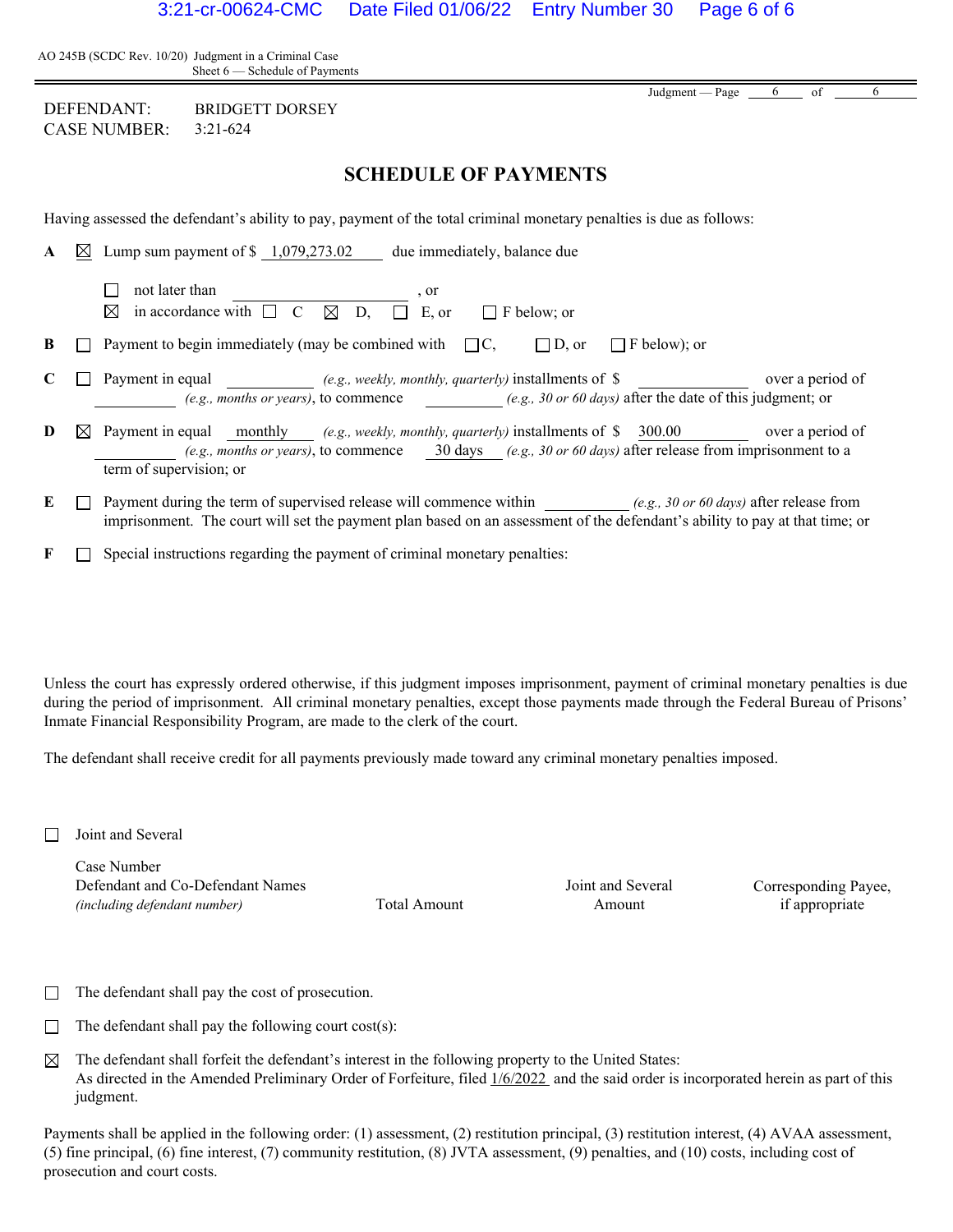### IN THE UNITED STATES DISTRICT COURT DISTRICT OF SOUTH CAROLINA COLUMBIA DIVISION

) ) ) )

UNITED STATES OF AMERICA

) CRIMINAL NO.: 3:21-cr-00624-CMC

v.

BRIDGETT DORSEY

## **PRELIMINARY ORDER OF FORFEITURE AS TO BRIDGETT DORSEY**

 This matter is before the court on the motion of the United States for a Preliminary Order of Forfeiture as to Defendant Bridgett Dorsey, ("Dorsey", "Defendant"), based upon the following:

1. On September 16, 2021, an Information ("Information") was filed charging Dorsey with:

Count 1: Wire fraud, in violation of 18 U.S.C. §1343;

 Count 2: Aiding in the presentation of false returns, in violation of 26 U.S.C. §7206(2).

2. Pursuant to Fed. R. Crim. P. 32.2(a), the Information contained a forfeiture

allegation providing that, upon Dorsey's conviction, certain properties enumerated

therein, or equivalent substitute assets, would be subject to forfeiture to the United States.

As specified therein, such assets include, but are not limited to, the following:

A. Cash Proceeds/Forfeiture Judgment:<sup>1</sup>

A sum of money equal to all property the Defendant obtained as a result of the wire fraud offense charged in this Information, and all

 $1$  The government is pursuing a forfeiture judgment against the defendant in the amount of \$535,169.60.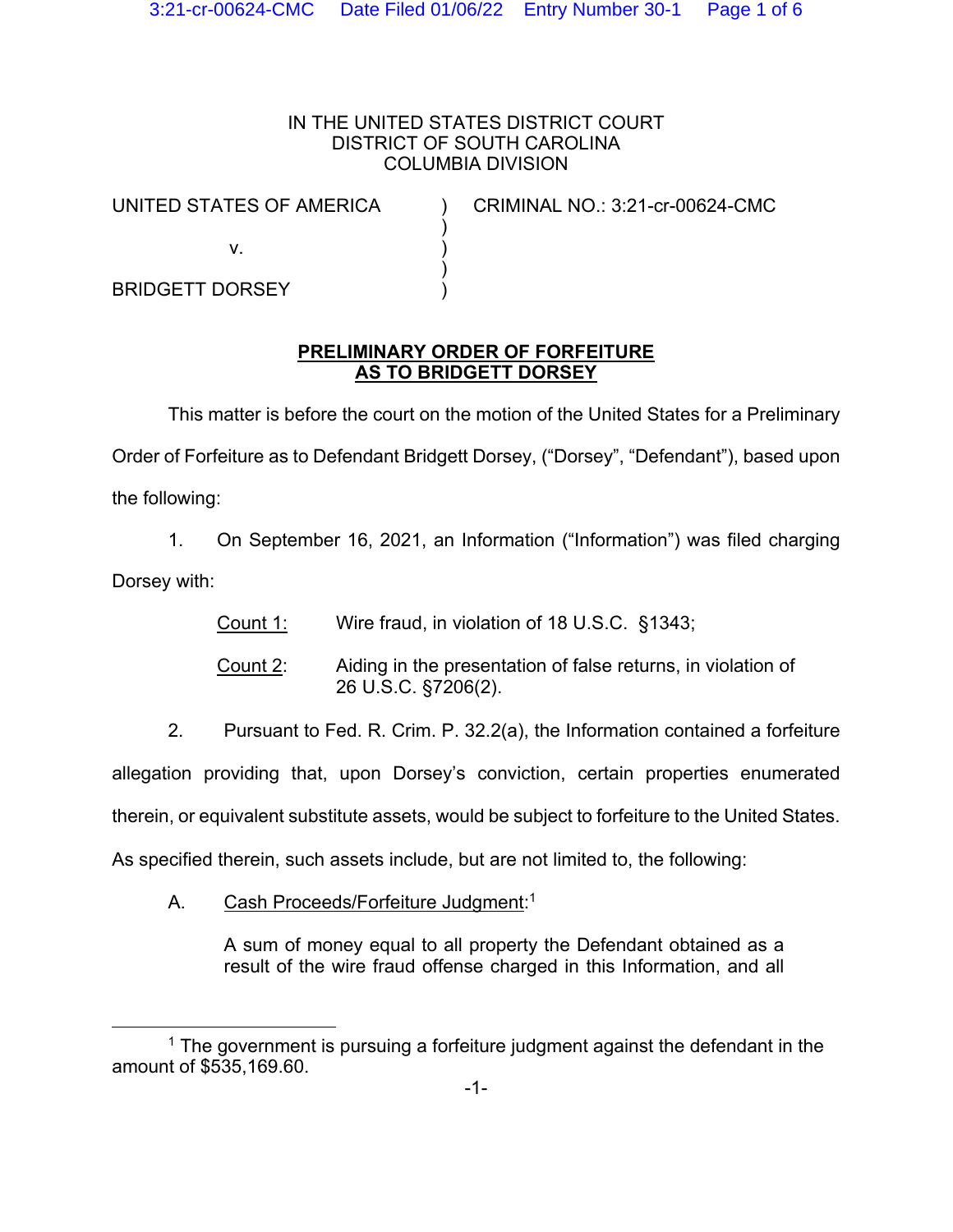interest and proceeds traceable thereto as a result for her violation of 18 U.S.C. § 1343.

- B. Bank Accounts:
	- 1. \$525,000.00 in funds seized from First Horizon Bank account number XXXXXXX9088 Asset ID: 21-IRS-000524
	- 2. \$1,966.00 in funds seized from Navy Federal Credit Union account number XXXXXXX7623 Asset ID: 21-IRS-000525
	- 3. \$17,037.42 in funds seized from Navy Federal Credit Union account number XXXXXXX4184 Asset ID: 21-IRS-000526

 3. On September 16, 2021, Dorsey signed a Plea Agreement, agreeing to forfeiture, and on October 13, 2021, she entered a plea of guilty as to Counts 1 and 2 of the Information.

 4. Based upon Defendant's conviction, the court has determined that the government has established the requisite nexus between the amount of proceeds and the property involved in Defendant's offenses and the violations for which Dorsey has been convicted; therefore, the United States is entitled to a preliminary order of forfeiture, subject to the provisions of 21 U.S.C. § 853 governing third party rights. The court has determined that the property described above is subject to forfeiture, pursuant to 18 U.S.C. §§ 981(a)(1)(C) and 28 U.S.C. § 2461(c). Therefore, it is ORDERED that all property, real or personal, which constitutes or is derived from proceeds traceable to Defendant's violations of Title 18, United States Code, Section 1343 and Title 26, Section 7206(2) are forfeited to the United States and that all property involved in Defendant's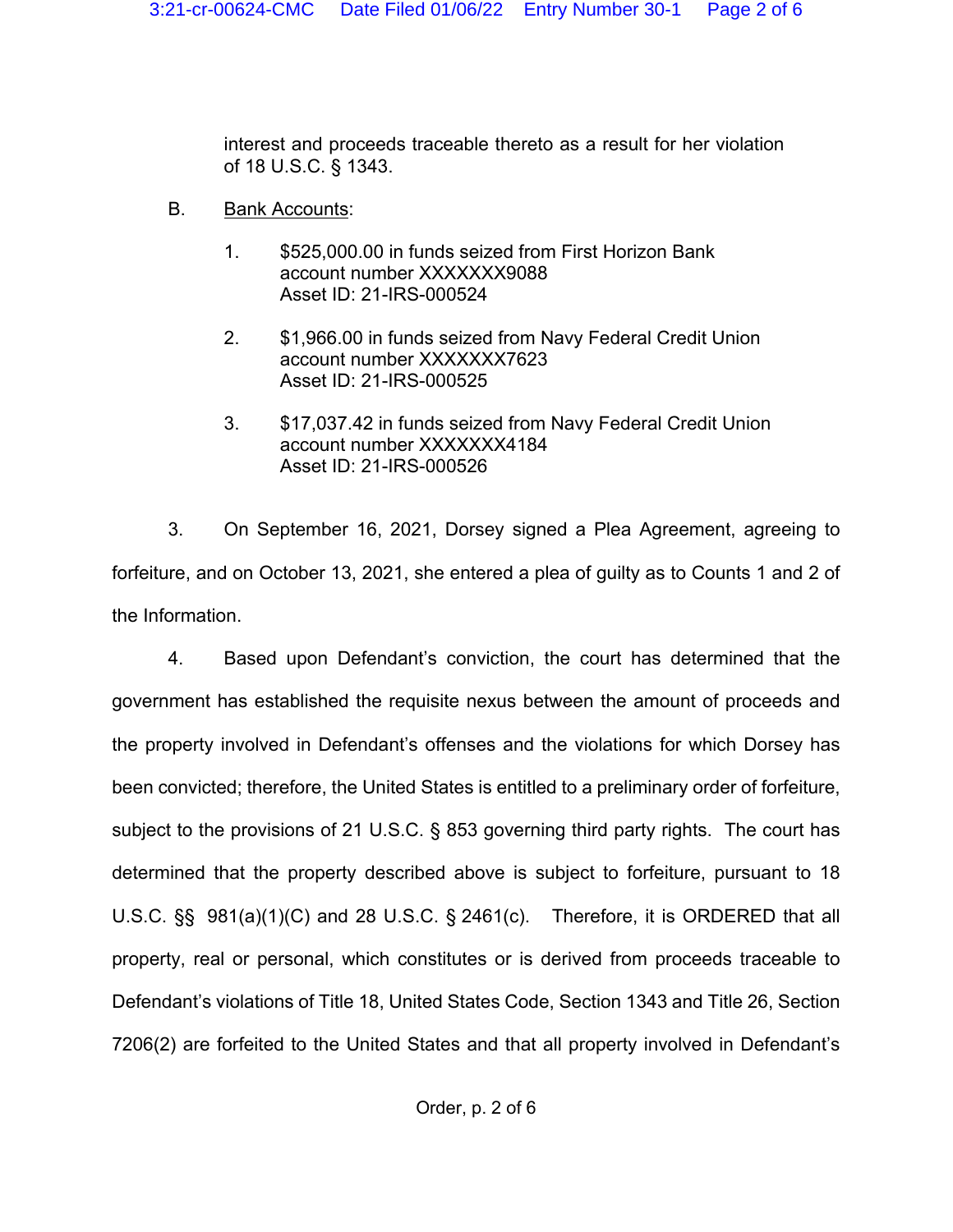violations of Title 18, United States Code, Section 1343 and Title 26, Section 7206(2) are forfeited to the United States.

 5. The Court further finds that one or more of the conditions set forth in Title 21, United States Code, Section 853(p), exists.

 6. It is, therefore, ORDERED that the United States is entitled to forfeit substitute assets equal to the value of the proceeds obtained by Defendant Dorsey as a result of her violations of Title 18, United States Code, Section 1343 and Title 26, Section 7206(2), and that such substitute assets shall not exceed the value of the proceeds Defendant Dorsey obtained of \$535,169.60.

# Accordingly, it is hereby **ORDERED,**

1. The below-described property, and all right, title, and interest of the Defendant, Bridgett Dorsey, in and to such property, is hereby forfeited to the United States of America, for disposition in accordance with law, subject to the rights of third parties in such property under 21 U.S.C. § 853(n):

# Bank Accounts:

- 1. \$525,000.00 in funds seized from First Horizon Bank account number XXXXXXX9088 Asset ID: 21-IRS-000524
- 2. \$1,966.00 in funds seized from Navy Federal Credit Union account number XXXXXXX7623 Asset ID: 21-IRS-000525
- 3. \$17,037.42 in funds seized from Navy Federal Credit Union account number XXXXXXX4184 Asset ID: 21-IRS-000526
- 2. FORFEITURE IS ENTERED aginst Bridgett Dorsey and in favor of the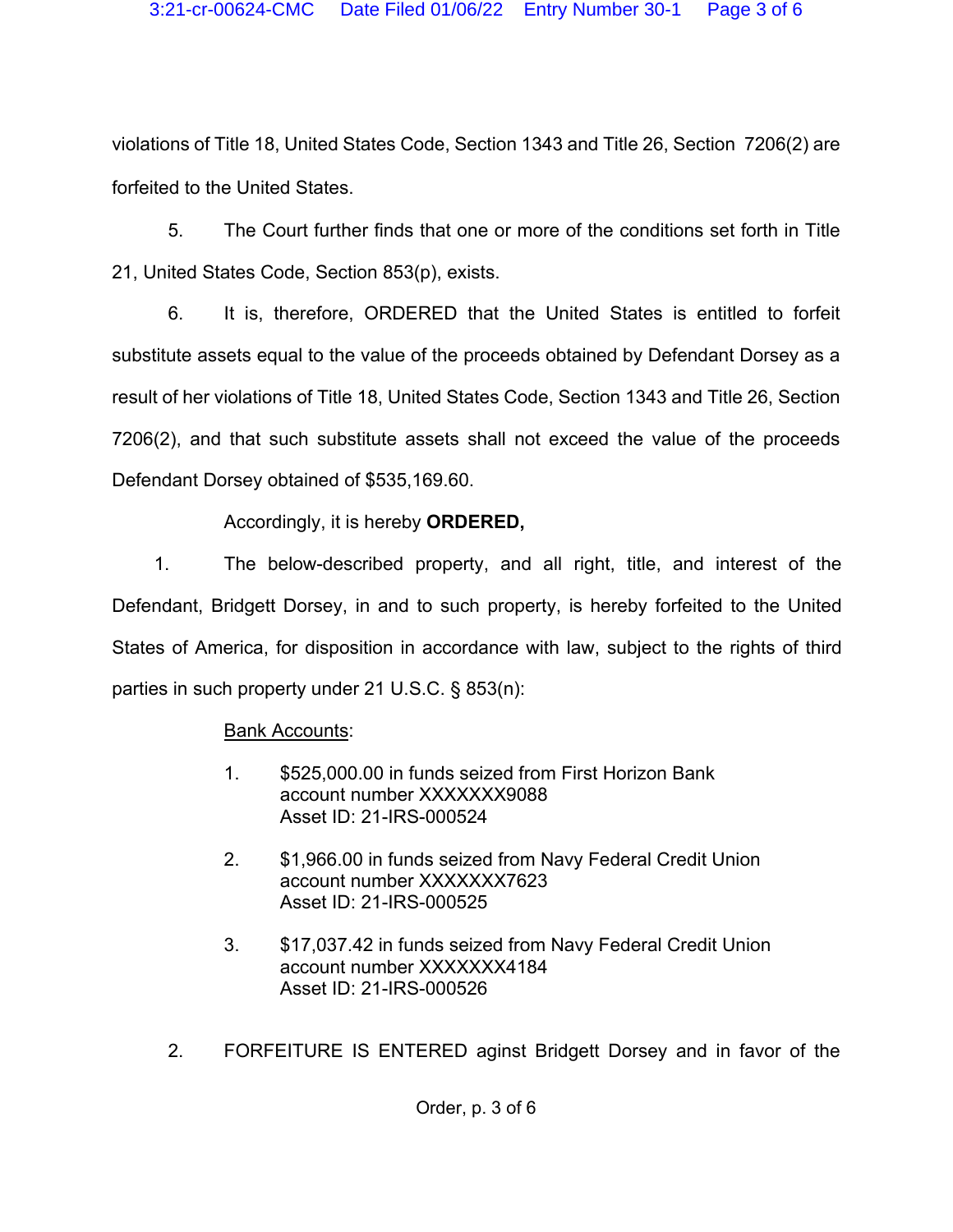United States in the amount of \$535,169.60, along with appropriate costs and interest thereon at the rate provided for in 28 U.S.C. § 1961 as of the date of entry of judgment until paid in full. The United States may at any time move pursuant to Rule 32.2(e) to amend this Order of Forfeiture to substitute property to satisfy the judgment.

 3. The United States may sell or otherwise dispose of any substitute assets in accordance with law as required to satisfy the above imposed judgment.

 4. Upon entry of this Order, the Government is further authorized to conduct discovery to identify, locate, or other substitute assets, in accordance with Fed. R. Crim. P. 32.2(b)(3); and to commence proceedings that comply with statutes governing third party rights, if applicable.

 5. The government is not required to publish notice regarding the judgment against Defendant; however, the Order shall be recorded in the records of the County Clerk's Office in the County of the debtor's residence, place of business, and any and all other counties in which the debtor has either real or personal property, as a lien thereon.

 6. The United States shall publish notice of this Order and its intent to dispose of the personal property in such manner as the Attorney General may direct. The United States may also, to the extent practicable, provide written notice to any person known to have an alleged interest in the said property.

 7. Upon entry of this Order, the United States is authorized to seize the abovedescribed property as directed by the United States Attorney's Office and to commence proceedings that comply with statutes governing third party rights.

 8. Any person, other than the named Defendant, asserting a legal interest in the subject property may, within thirty days of the final publication of notice or receipt of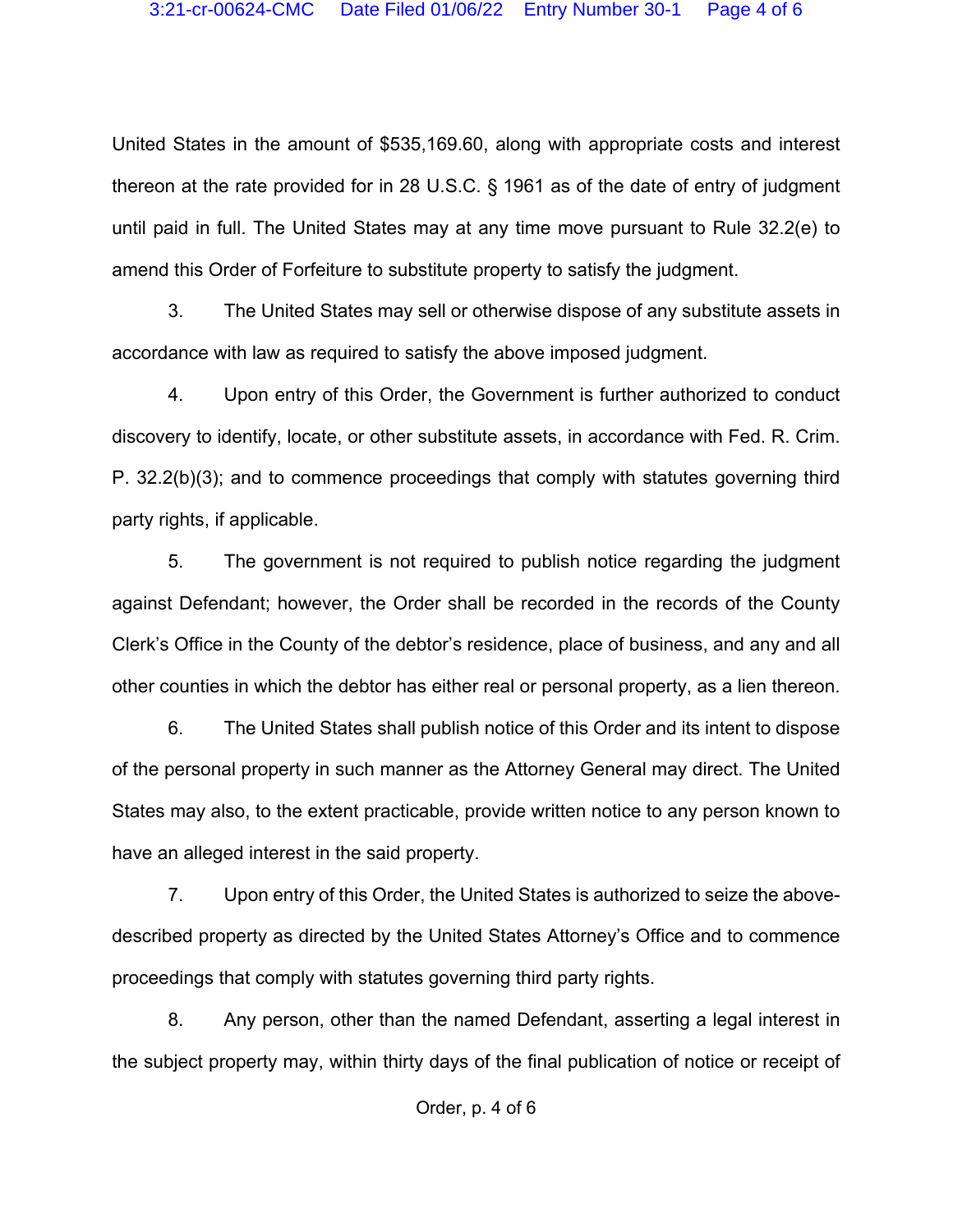notice, whichever is earlier, petition the court for a hearing without a jury to adjudicate the validity of his alleged interest in the subject property and for an amendment of the order of forfeiture, pursuant to 21 U.S.C.  $\S$  853(n)(6) and Fed. R. Crim. P. 32.2(c).

 9. Any petition filed by a third party asserting an interest in the abovedescribed property shall be signed by the petitioner under penalty of perjury and shall set forth the nature and extent of the petitioner's right, title, or interest in the subject property, the time and circumstances of the petitioner's acquisition of the right, title or interest in such property, and additional facts supporting the petitioner's claim and the relief sought.

 10. After the disposition of any motion filed under Fed. R. Crim. P. 32.2(c)(1)(A) and before a hearing on the petition, discovery may be conducted in accordance with the Federal Rules of Civil Procedure upon a showing that such discovery is necessary or desirable to resolve factual issues.

 11. The United States shall have clear title to the property following the court's determination of all third party interests, or, if no petitions are filed, following the expiration of the period provided in 21 U.S.C. § 853(n)(2) for the filing of third party petitions.

 12. The court shall retain jurisdiction to resolve disputes which may arise and to enforce and amend this Order as necessary, pursuant to Fed. R. CRim. P. 32.2(e).

 13. Upon entry of the criminal judgment, this Order becomes final as to Defendant and shall be made a part of the sentence and included in the criminal judgment.

 14. The Clerk, United States District Court, shall provide one (1) certified copy of this Order to the United States Attorney's Office.